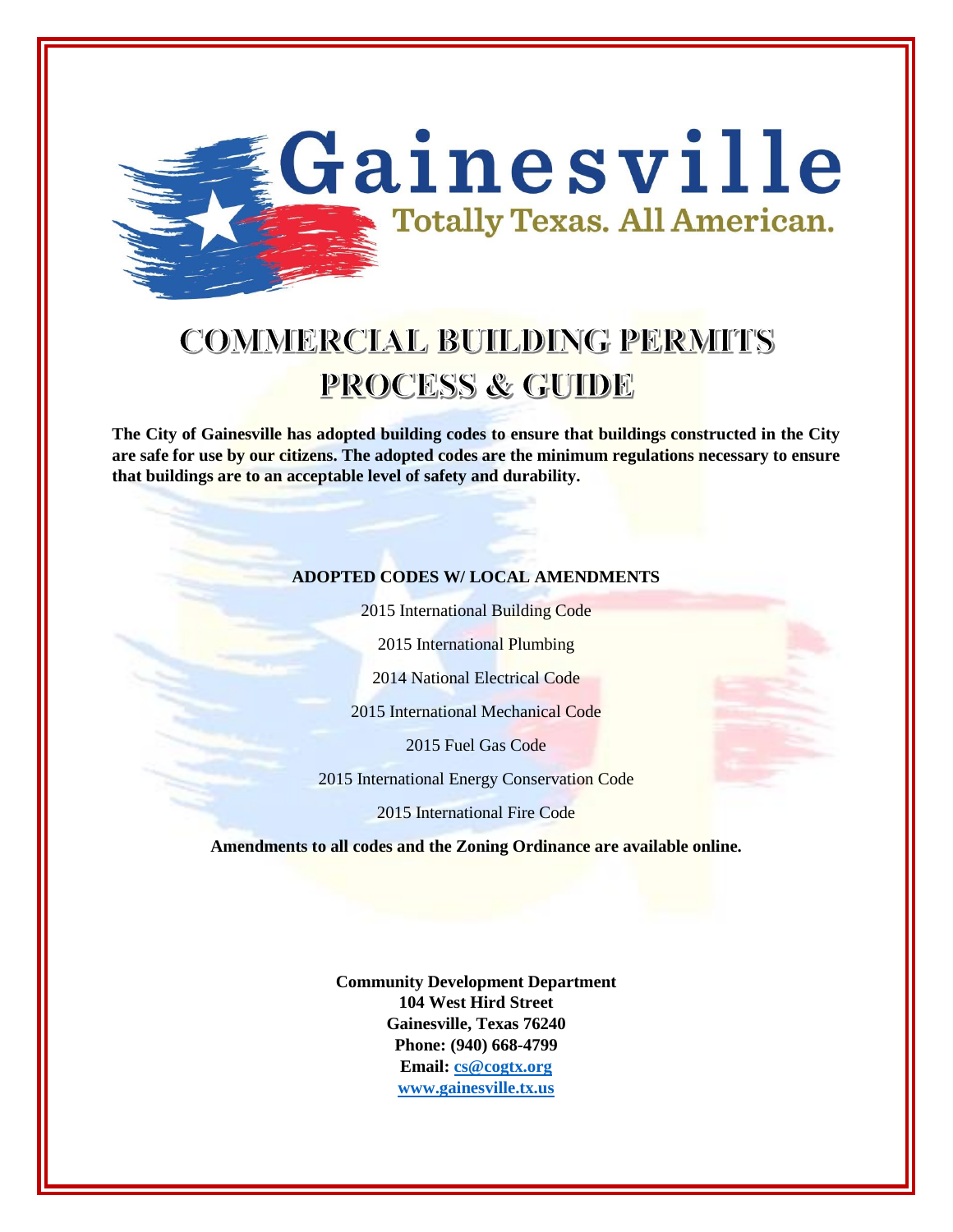

**Community Development Permits & Building Inspection Division 104 W. Hird Street Gainesville, Texas 76240 (940) 668-4799 |cs@cogtx.org**

## **PART I. INTRODUCTION**

In order to process and review, permit applications in a timely fashion, the documents and document descriptions listed in this guide are the minimum requirements necessary for permit submittal and review. The more information supplied, the easier and faster the approval process will be for the project.

State Law requires the following:

- **1.** Per SB 484, Projects with a construction value exceeding \$50,000 must provide a TDLR registration number upon submittal of application. For additional information visit Texas Department of Licensing and regulations https://www.tdlr.texas.gov/.
- **2.** All remodel, renovation and demolitions shall conduct an asbestos survey in accordance with the Texas Asbestos Health Protection Rules (TAHPR) and the National Emission Standards for Hazardous Air Pollutants (NESHAP) for the areas being renovated and/or demolished. For additional information visit Texas Department of Health at [http://www.dshs.texas.gov/asbestos/laws-rules.aspx.](http://www.dshs.texas.gov/asbestos/laws-rules.aspx)

**To ensure a timely permit review; plans and information submitted must be complete, clearly describing scope of work and method of compliance with the adopted codes and ordinances.** 

If you should have any questions regarding the minimum requirements of submittal, please contact the Community Development Department or visit our web site @ [www.gainesville.tx.us](http://www.gainesville.tx.us/) prior to permit submittal.

#### **Permits Required**

To verify construction conformance with the City's building codes, permits and inspections are required for all work involving structures or buildings. Listed below are examples of work or activities for which permits are required. Please note that this list is not all-inclusive. We suggest that you call the Community Development Department when in doubt.

- 1. Building alterations, both interior and exterior.
- 2. Building additions.
- 3. New construction and/or site improvements.
- 4. Work involving electrical, plumbing, heating, ventilation, air conditioning and ductwork.
- 5. Foundation, walls and excavations for the same.
- 6. Relocating or adding partition walls (bearing or non-bearing).
- 7. Installation of any building equipment such as air conditioners, signs, etc.
- 8. Furnace and water heater replacement.
- 9. Pools, spas and hot tubs.

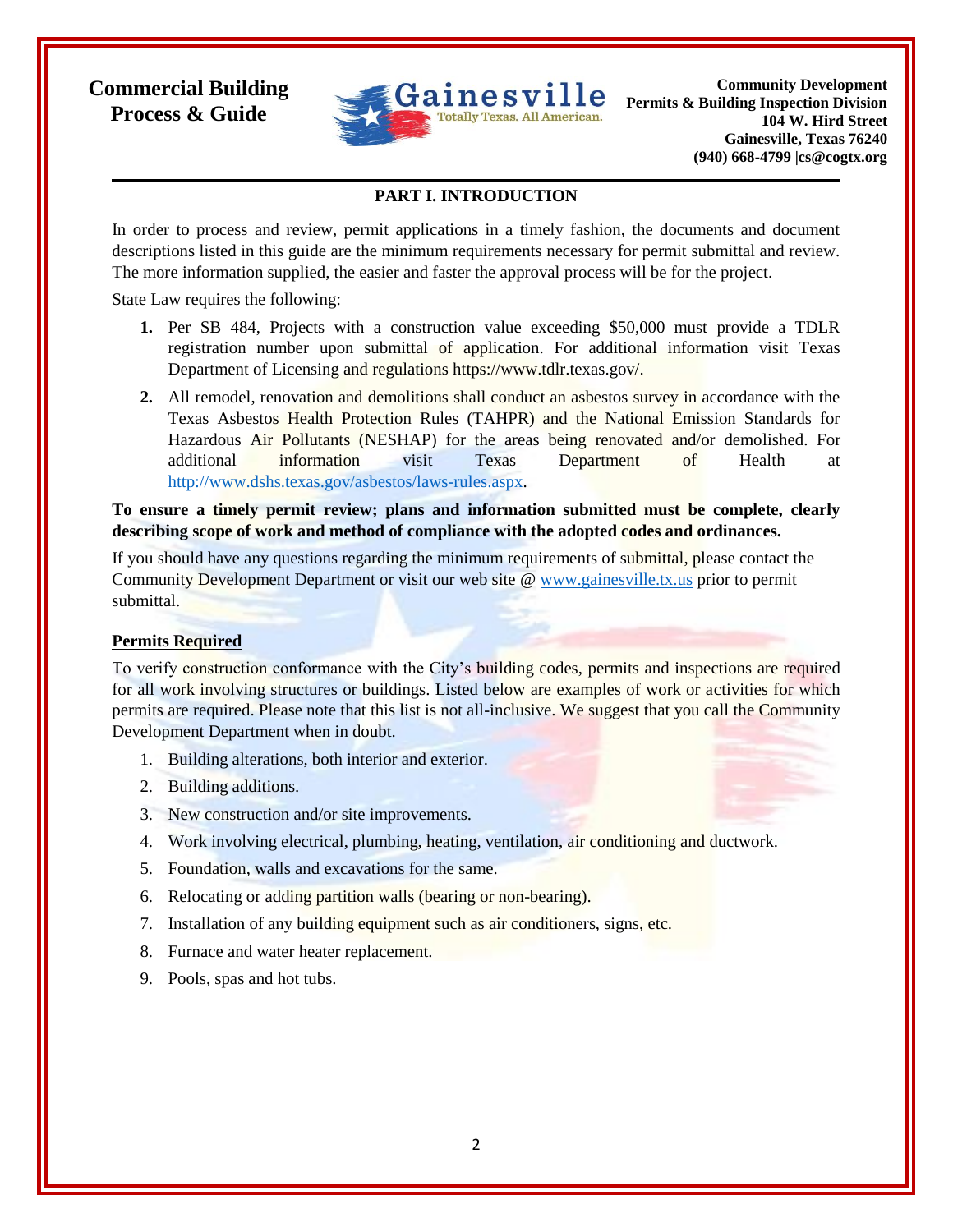

**Community Development Permits & Building Inspection Division 104 W. Hird Street Gainesville, Texas 76240 (940) 668-4799 |cs@cogtx.org**

### **PART II. COMMERCIAL PERMIT PROCESS**

#### **A. Design Review Committee**

- a. Developers and contractors may set up a meeting with the Development Review Committee (DRC) for assistance and advice on City policies, codes, ordinances and regulations. A meeting with the DRC is not a mandatory requirement of the permit application process however, it is highly recommended. The DRC meets the  $1<sup>st</sup>$  and  $3<sup>rd</sup>$ Wednesday morning beginning at 9 AM on a first come, first scheduled basis. The DRC is composed of the Community Development Director, Building Inspector, Planning and Permit Technician, Fire Marshal, Director of Public Works, Public Works Inspector, Police Department's Support Services Captain, Director of General Services, and any other relevant staff required to review your project.
- b. In order to schedule a DRC, a complete application and plans submittal must be received by the Community Development Department no later than noon on the Wednesday prior to the applicant's DRC meeting.
- c. In order to schedule a Pre-DRC, applicants must submit a proposed site plan/concept plan to the Community Development Department on the Friday prior to the applicant's Pre-DRC meeting.
- d. To schedule a DRC or a pre-DRC, please email cs@cogtx.org or call 940-668-4799.

#### *B.* **Initial Submittal and Review** *(Partial submittal may not be accepted or processed)*

- a. Construction Plans will be distributed to the appropriate departments.
- b. The department will perform a plan review to ensure that the proposed development complies with the provisions of the applicable building codes, regulations, and ordinances.
- c. The Community Development Departmetn will e-mail comments from the plan review to the applicant within 10 business days from the receipt of a complete submittal.

### **C. Revisions, Review, and Permit Issuance**

- a. Complete sets of revised plans and a PDF file of the final complete set of plans to be maintained as the permanent record must be submitted to Community Development;
- b. Community Development will distribute revised plans to all departments;
- c. When the plans and documents comply with codes, ordinances, and approval has been secured from all departments involved in the review process, the plans are stamped as "approved" and the permit application will be approved;
- d. The applicant will be notified and will be given the permit fee. A copy of the fee schedule is available on the City website.
- e. Approval of your plans does not give the applicant the right to begin a project.
- f. All mechanical, electrical, and plumbing subcontractors must individually register, if not already, and validate on the project before permit issuance. Validation forms are available on the website or at the permit office.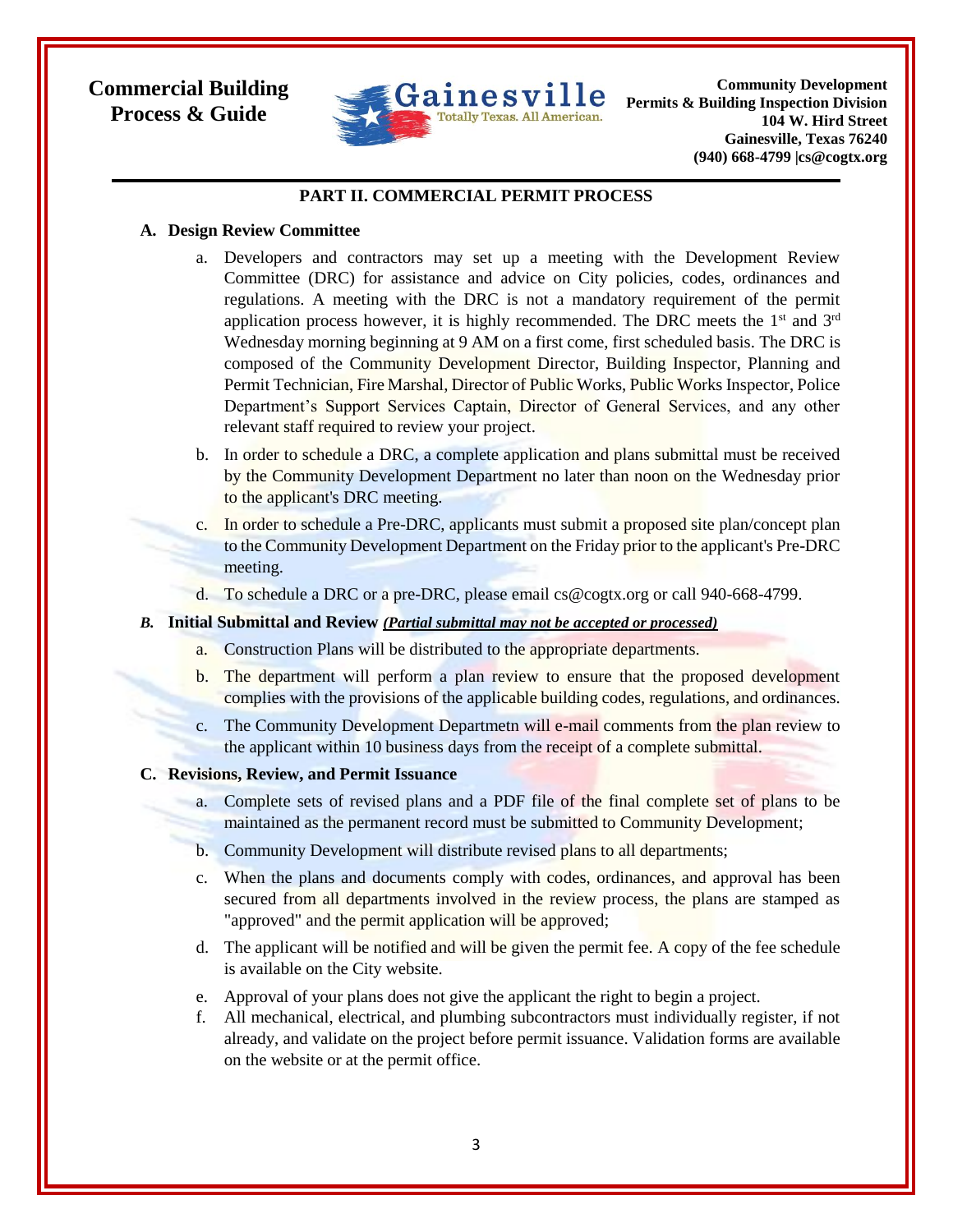

g. The contractor/applicant must pay fees due, sign the permit and pick up a set of stamped, approved, and signed plans. Stamped plans must be on site. A site card will also be issued. Please post site card so that it is visible from the street.

## **D. Inspections & Final**

- a. No work shall be concealed without prior inspection approval from the City of Gainesville.
- b. To schedule an inspection, contact the Community Development Department at 940-668- 4799. Inspections are set up with the City and then forwarded to the inspectors. (Do not contact an inspector directly to set up an inspection.)
- c. When scheduling an inspection, please provide the address or permit number and type of inspection needed. Inspection requests received after 4pm will be processed the following day. The City does not schedule same-day inspections. Inspections are conducted within 24-36 hours of a request (excluding holidays and weekends).
- d. As applicable, Backflow device(s) certification reports, and Special Inspection(s) reports.
- e. The owner of tenant must submit a Certificate of Occupancy application for review and approval prior to occupancy.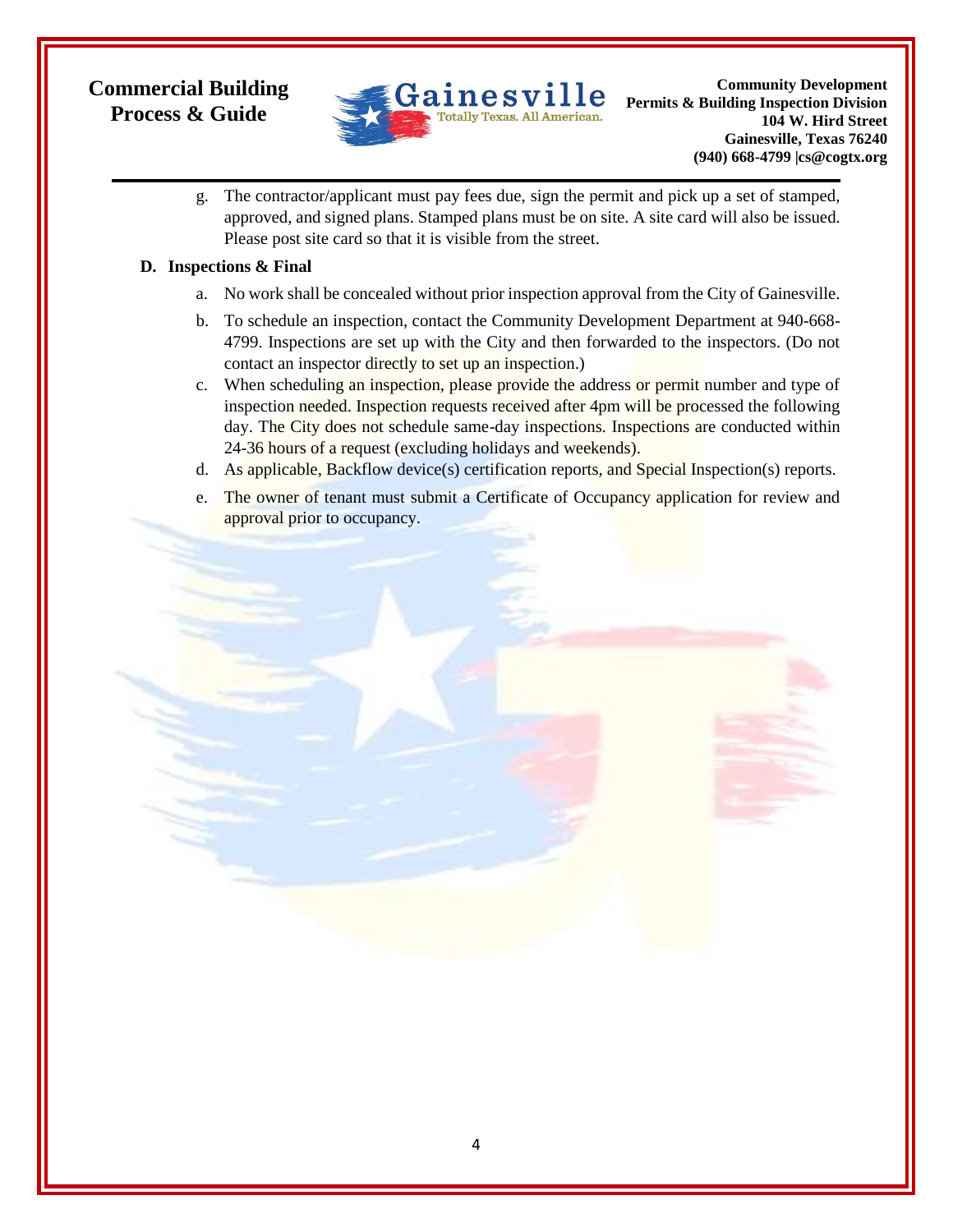

**Community Development Permits & Building Inspection Division 104 W. Hird Street Gainesville, Texas 76240 (940) 668-4799 |cs@cogtx.org**

## **PART III. COMMERCIAL SUBMITTAL REQUIREMENTS**

**REQUIRED CONSTRUCTION DOCUMENTS:** Four (4) full sets of blue-line or black-line construction drawings, fully-dimensioned and drawn to a 1/4" or 1/8" scale and one digital, PDF or DWG, of the completed set of construction documents are required for plan review. Provide all information necessary to describe the entire scope of work. *NOTE: Drawings containing a label such as "Not For Construction" or "For Pricing Only" will not be accepted for permit application.*

**ENGINEERING AND ARCHITECT'S SEALS AND STAMPS:** Where the plans are required by State law to be prepared by a licensed engineer and/or architect all documents must be appropriately sealed. The seal must be signed and dated by the design professional. All plan sets must bear an original seal.

| <b>Submittal Requirements</b>                                                      | New Construction<br>or Shell | New Finish Out | <b>Remodel Interior</b> | <b>Remodel Exterior</b> | Addition     | Flatwork     | Fence        | Accessory<br><b>Structure</b> |
|------------------------------------------------------------------------------------|------------------------------|----------------|-------------------------|-------------------------|--------------|--------------|--------------|-------------------------------|
| <b>Completed Universal Application</b>                                             | $\checkmark$                 | $\checkmark$   | $\checkmark$            | $\checkmark$            | $\checkmark$ | $\checkmark$ | $\checkmark$ |                               |
| <b>Civil Plans</b>                                                                 |                              |                |                         |                         | $\checkmark$ |              |              |                               |
| <b>Cover Sheet w/Code Study</b>                                                    | $\checkmark$                 | $\checkmark$   | $\checkmark$            | $\checkmark$            | $\checkmark$ |              |              |                               |
| <b>Site Plan</b>                                                                   | $\checkmark$                 |                |                         |                         | $\checkmark$ | $\checkmark$ | $\checkmark$ |                               |
| <b>Foundation Plans</b>                                                            |                              |                |                         |                         | ✔            |              |              |                               |
| <b>Structural Framing Plans</b>                                                    | $\checkmark$                 |                | $\checkmark$            |                         | $\checkmark$ |              |              |                               |
| <b>Construction Details and Sections</b>                                           |                              |                |                         |                         | $\checkmark$ |              |              |                               |
| <b>Floor Plan</b>                                                                  |                              |                |                         |                         | $\checkmark$ |              |              |                               |
| <b>Mechanical, Electrical, &amp; Plumbing Plans</b>                                |                              |                |                         |                         | $\checkmark$ |              |              |                               |
| <b>Exterior Building Elevations</b>                                                | √                            |                |                         | $\checkmark$            | $\checkmark$ |              |              |                               |
| <b>Fire Protection System Plans</b>                                                | $\checkmark$                 |                | $\checkmark$            |                         | $\checkmark$ |              |              |                               |
| Com Check (IECC 2015)   (www.energycodes.gov)                                      | $\checkmark$                 |                | $\checkmark$            | $\checkmark$            | ✓            |              |              |                               |
| <b>Texas Department of Licensing and Regulation Number (TDLR)</b><br>over \$50,000 | $\checkmark$                 | ✔              | v                       |                         | $\checkmark$ |              |              |                               |
| <b>Asbestos Survey Certification</b>                                               |                              |                |                         |                         |              |              |              |                               |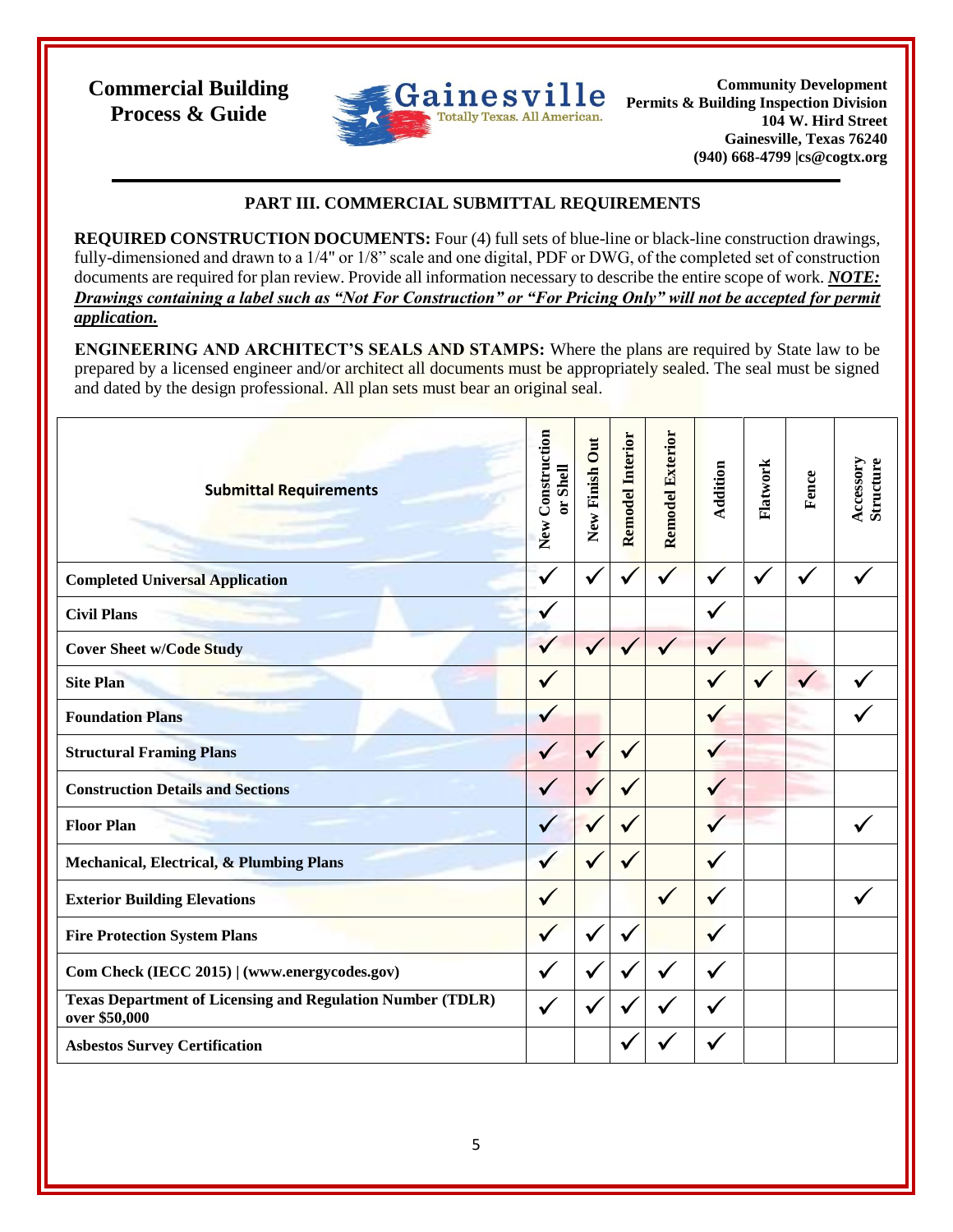

**Community Development Permits & Building Inspection Division 104 W. Hird Street Gainesville, Texas 76240 (940) 668-4799 |cs@cogtx.org**

**Cover Sheet with Code Study:** Indicating design criteria and code documents, specifically but not limited to building heights & areas (actual vs. allowed), construction type, occupancy classifications and square footage, occupant loads, fire-resistance of elements, structural design loads, parking spaces, zoning district and regulations, masonry calculations, impervious surface area, provisions for automatic fire suppression and alarm systems, etc. Aside from the structural design criteria, actual building areas and code documents used for design, the code study information is optional; however, its inclusion will vastly speed processing. A standardized format is being developed for this information in order to expedite processing. Where a building of mixed occupancy classifications is proposed, it will be necessary to identify whether the designer intends to utilize the non-separated use provisions, the separated use provisions, or a combination of the two, as anticipated by Chapter 3 of the International Building Code.

**Civil Plans:** Scaled and dimensioned drawings showing property lines, legal description, site location map, driveways and drive approaches, parking lots and striping layout, easements, existing and proposed site grading, existing and proposed utilities, drainage areas and hydraulic calculations, grading and drainage plans, erosion control plans and storm water pollution prevention plans, as required

**Site Plan:** Showing all property lines, easements, setbacks, existing and proposed building and appurtenance locations, utility lines, service lines, driveway entrances, sidewalks, parking spaces, etc.

**Foundation plans:** Dimensioned footing and foundation plans and details including soil bearing capacity information, dimensions, reinforcing information, typical elevations, lowest floor elevation relative to curb height and base flood elevation (where applicable), imbeds, concrete mix, etc.

**Structural framing plans:** Floor and roof framing plans and structural sections/details necessary to properly inspect the installed work. Depending upon project scope, this might include shop drawings for structural steel, pre-engineered metal buildings, open-web truss layouts, etc.

**Floor Plans:** Dimensioned, showing the full extent and size of all partitions, walls, doors, windows and other openings. Individual spaces must be identified as to proposed use. Show the location of all fixed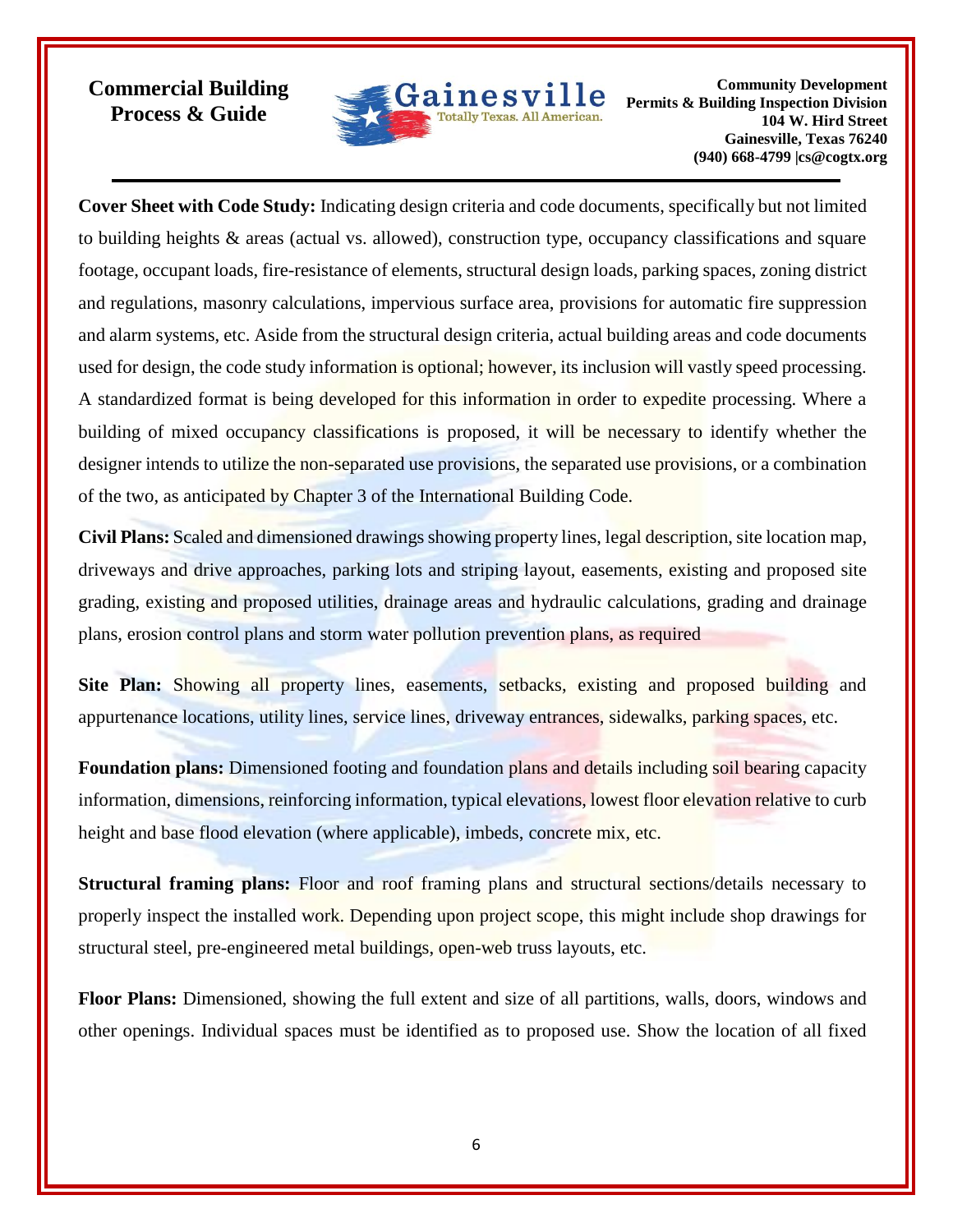

equipment, permanent appliances, fixtures and appurtenances, as well as any fixed seating. Identify existing and proposed fire-resistance rated elements.

**Building Elevations:** Show the extent and location of all windows, doors and other architectural features significant to exterior design. Building Height to be indicated as well as finished floor elevations.

**Roof Plan:** Showing access and location of equipment and any smoke venting requirements as may be mandated for specific occupancies. Show roof covering classifications.

**Details and Sections: Provide as necessary to clearly indicate the scope of work and the sizing, spacing** and grades of all structural elements. Provide window, door and hardware schedules. Provide U.L. classification numbers and details of all elements required to have a fire-resistance rating. Provide cross sections of all corridors, shaft enclosures, and exit enclosures.

**Electrical Plan:** Showing outlets, lighting fixtures, equipment and all devices. Identify home runs, wiring methods, classified (hazardous) locations, and locations of emergency lighting, exit signs, GFCI's, smoke and heat detectors. Indicate service entrance location and size in amps. Provide a load analysis, panel schedule, and an electrical service equipment riser diagram. Show or describe proposed protection methods for cable and conduit penetrations of fire-resistant assemblies.

**Plumbing Plans:** Schematic floor plans with DWV, water distribution and gas pipe sizes and routing clearly indicated. DWV riser, plumbing fixture schedules, and minimum facility requirements as per the plumbing code. Show or describe proposed protection methods for pipe penetrations of fire-resistant assemblies. Gas venting, combustion air, pressure regulators and shut-offs shall be indicated for gas-fired appliances.

**Mechanical Plans:** Indicate layout, sizing and classification of ductwork and location of make-up air. Provide mechanical equipment schedules showing all equipment ratings in CFM, BTUH, KW, SEER, etc. Indicate method of automatic fan shutdown, where required. Identify locations and types of dampers when required through fire or smoke rated assemblies.